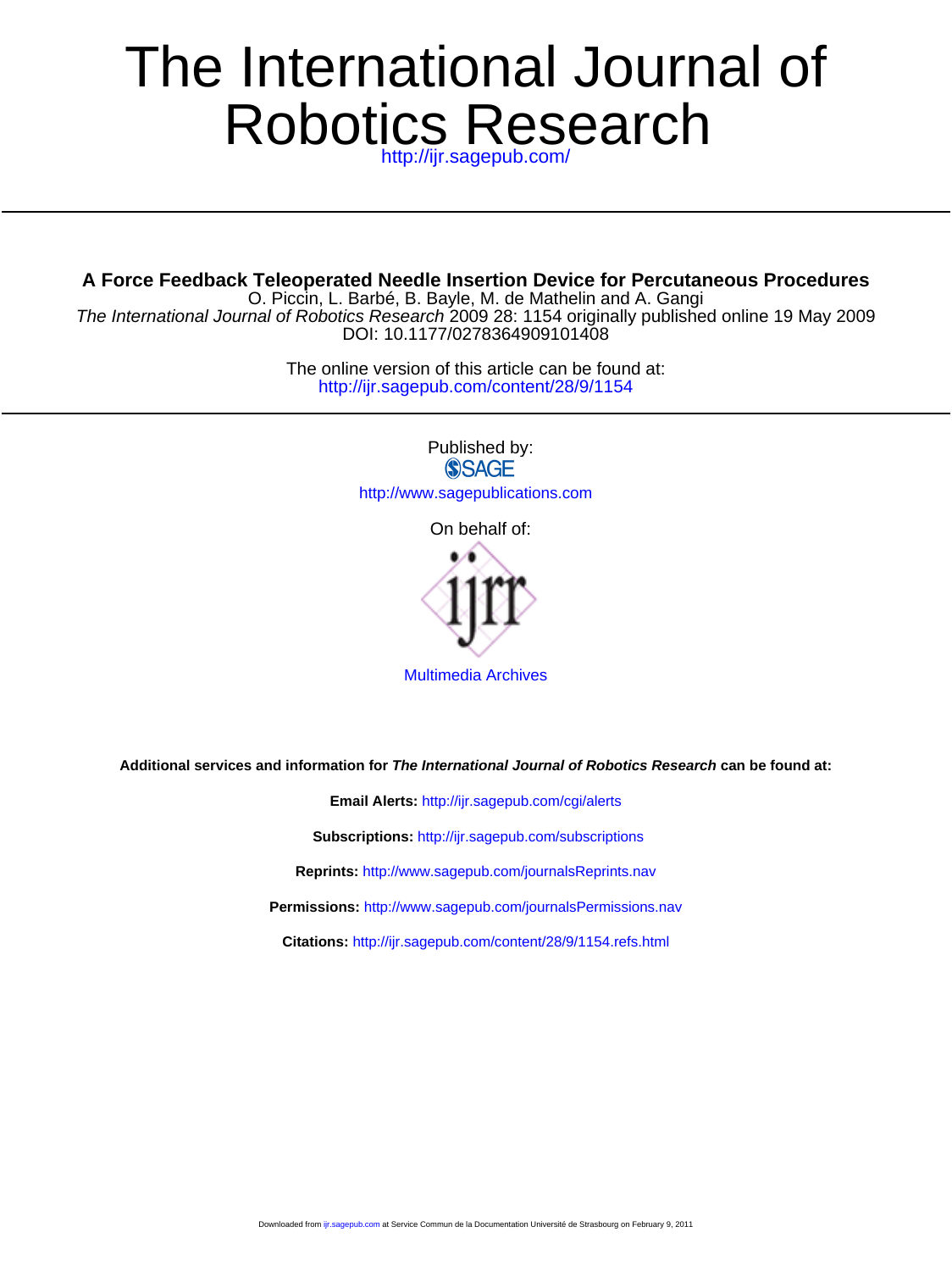**O. Piccin L. Barbé B. Bayle M. de Mathelin**

LSIIT-IRCAD, 1, place de l'Hôpital, University of Strasbourg, Strasbourg 67091, France olivier.piccin@insa-strasbourg.fr {barbe, bernard, demath}@eavr.u-strasbg.fr

# **A. Gangi**

Radiology Department B, University Hospitals of Strasbourg, Strasbourg 67091, France

# **A Force Feedback Teleoperated Needle Insertion Device for Percutaneous Procedures**

# **Abstract**

*A novel robotized tool for percutaneous interventions under CTscanner guidance is presented in this paper. This teleoperated compact robotic device can be used as an end-effector for an imageguided positioning robot. It is fully compatible with computed tomography constraints. In particular, it is able to manipulate needles that are longer than the overall height of its body. This novel device mimics the manual gesture performed by the physician by grasping and re-grasping the needle. This operating principle enables direct force measurement on the inserted surgical needle and allows efficient teleoperation with force feedback. In the paper, the specifications of this needle driver are presented and the proposed design is explained. Experiments conducted on swine under operating conditions were performed in order to validate both the concept and the design of the proposed insertion device in the context of teleoperated needle insertions with force feedback.*

KEY WORDS—medical robots and systems, human-centered and life-like robotics, mechanics, design and control, telerobotics, simulation, interfaces and virtual reality.

Vol. 28, No. 9, September 2009, pp. 1154–1168

 $©$  The Author(s), 2009. Reprints and permissions:

http://www.sagepub.co.uk/journalsPermissions.nav

# **1. Introduction**

Computed tomography (CT) imaging is used widely for medical diagnosis and treatment. CT-guided interventional procedures are minimally invasive percutaneous techniques which limit patient trauma while ensuring a good targeting accuracy (Rösch et al. 2003). Figure 1 depicts a typical percutaneous procedure setup in which the patient is installed on the CTscanner table and an initial scan is carried out to locate the intervention site and plan the insertion trajectory in order to determine the entry point and the incidence angle for the needle. The insertion is then performed gradually by the physician between two successive scans of the patient to check the needle position. It should be noted that in the absence of visual feedback the physician makes extensive use of haptic feedback to feel the anatomic structures during needle insertion. This iterative procedure is time consuming and leads to repeated exposures to X-rays for practitioners. This naturally limits the number of possible interventions which represents a drawback for patient care. For this reason, the design of a teleoperated robotic system to remotely insert needles under CT-guidance appears to be an adequate solution to protect the physician. Moreover, this may increase the number of such percutaneous procedures and lead to the development of the technique.

The general layout for a teleoperated robotized percutaneous procedure is depicted in Figure 2. It presents a master/slave teleoperation scheme which allows the medical staff to be protected. A robotic device located at the patient side in the CT-scanner room is operated from a radiation-shielded

The International Journal of Robotics Research

DOI: 10.1177/0278364909101408

Figures 1, 2, 5–9, 12, 13 appear in color online: http://ijr.sagepub.com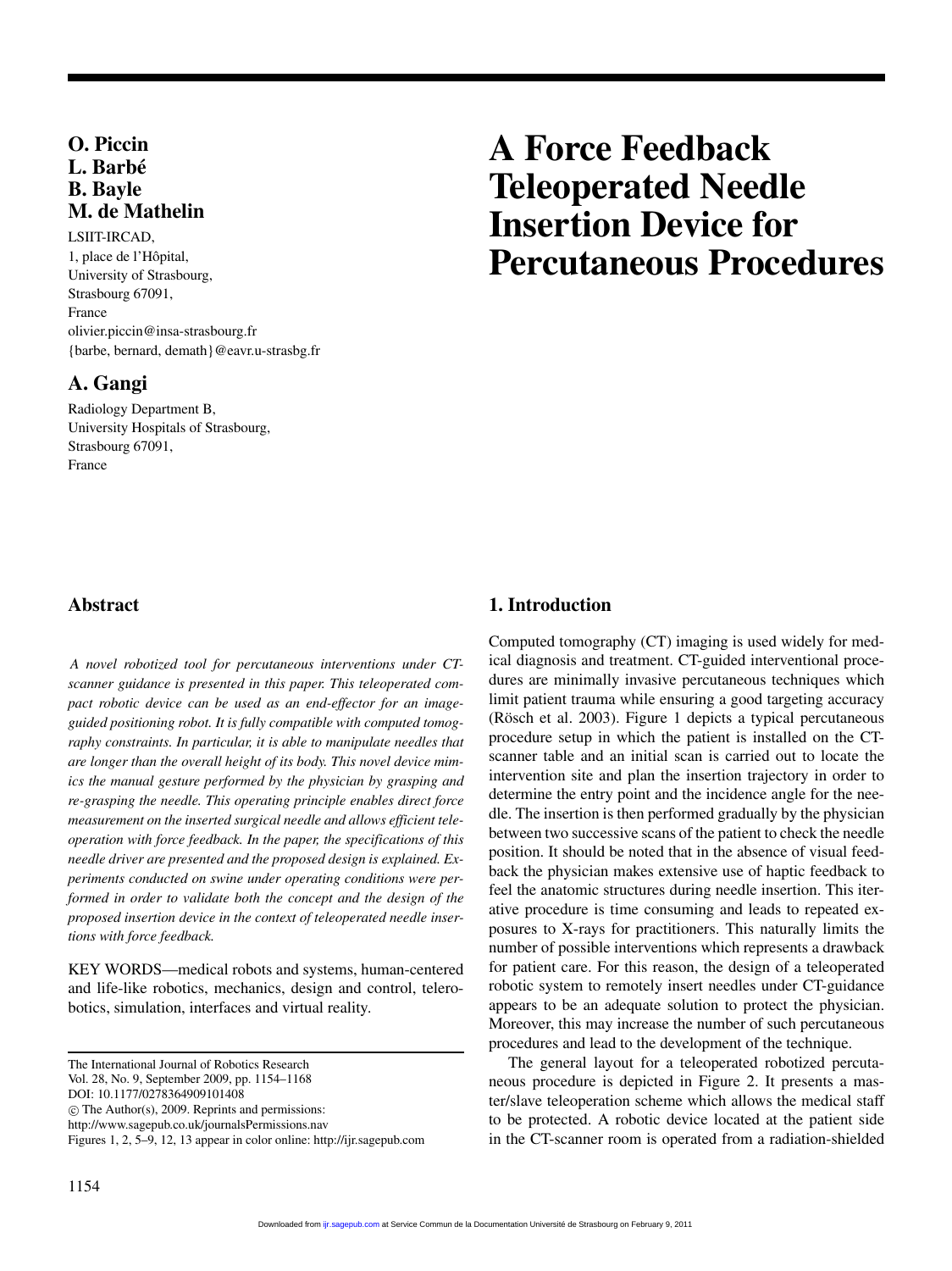



Fig. 1. Percutaneous procedure under CT guidance.



Fig. 2. General layout for a teleoperated percutaneous procedures.

control room by the radiologist who applies desired motions to a master device.

Ideally, this teleoperation has to be bilateral so that the practitioner installed at the master station is able to feel the forces that the needle mounted on the slave robot applies on the environment. Indeed, during percutaneous procedures, CT guidance is generally not sufficient to perform the insertion task. Since CT-scan acquisitions are only performed occasionally, real-time haptic feedback is highly desirable: this allows the needle insertion to be performed in a safer way and with high accuracy. For instance, it allows the successive punctures of the tissues to be detected which provide characteristic information regarding the progress of the needle (Barbé et al. 2007a).

It is possible to classify robotic systems for interventional radiology into two main categories (Cleary et al. 2006): (i) operating table-mounted systems; and (ii) patient-mounted systems. The first category includes the AcuBot and the MrBot, both from the Johns Hopkins University (Stoianovici et al. 2003; Patriciu et al. 2007), the commercial system Innomo-

tion, from Innomedic GmbH (http://www.innomedic.de/), and the B-Rob robots, developed at the ARC Seibersdorf Research (Kettenbach et al. 2005). In the second category of systems, the robot is placed directly on the patient's body. Examples include LPR, from the TIMC-IMAG laboratory (Taillant et al. 2004), the UMI, from Tokyo University (Hong et al. 2004), the CT-Bot (Maurin et al. 2004) developed at the LSIIT Laboratory from the University of Strasbourg, and the Robopsy system, designed at the MIT (Barrett et al. 2005). In a different application area, the MARS robot is affixed directly to the patient's skull to achieve neurological percutaneous interventions (Shoham et al. 2003). The main characteristics of these systems are given in Table 1.

Whatever the proposed mechanical architecture, there is a general consensus that needle insertions have to be divided into two phases for safety reasons: (i) the initial positioning and orientation of the needle to target the anatomical target through the entry point on the skin; (ii) the insertion of the needle, followed by its extraction. Whereas there exist several positioning systems for CT use, some of them serve only as guides, with the insertion being performed manually, so this does not prevent X-ray exposure. The working principle of actuated needle insertion devices is often based on friction: opposing rollers act on the needle shaft to perform insertion or extraction (Stoianovici et al. 1997; Hong et al. 2004; Barrett et al. 2005). In this case, the traction on the needle shaft is highly dependent on the friction conditions, which are not controlled precisely. Furthermore, the needle displacement and grasping are combined, so that the insertion force can only be measured using indirect means with some uncertainty since friction ef-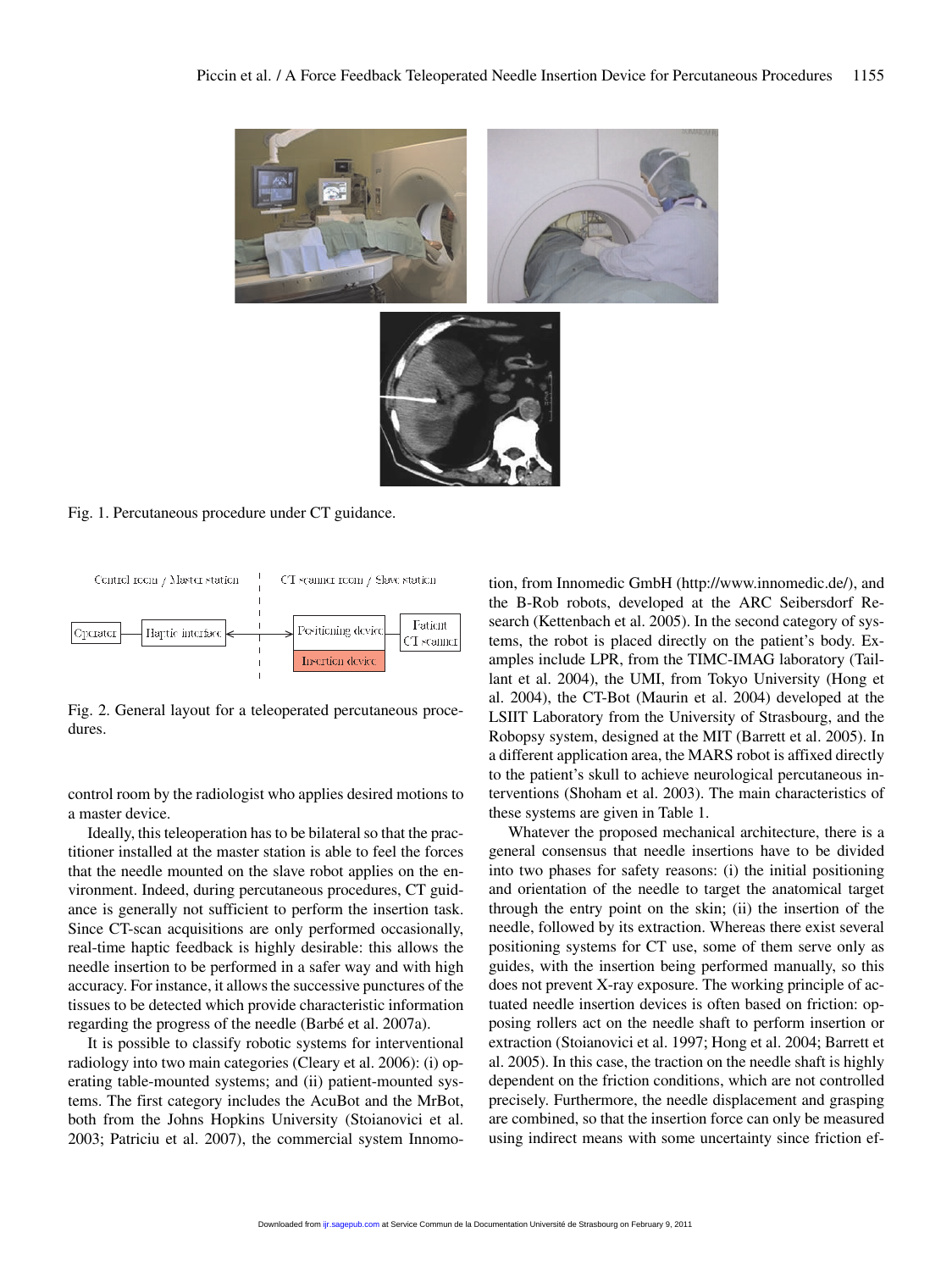| System       | Location             | Imaging   | Motion  | Validation | Type      | Insertion |
|--------------|----------------------|-----------|---------|------------|-----------|-----------|
| AcuBot       | <b>JHU</b>           | CT        | IG, TEL | IV         | TM        | Friction  |
| <b>MrBot</b> | <b>JHU</b>           | CT, MRI   | IG      | Ph         | <b>TM</b> | Pneumatic |
| $B-Rob$ II   | <b>ARC</b>           | CT        | IG      | IV         | TM        | Manual    |
| Innomotion   | Innomedic            | CT, MRI   | IG      | IV         | TM        | Manual    |
| <b>LPR</b>   | TIMC                 | CT, MRI   | IG      | IV         | <b>PM</b> | Pneumatic |
| CT-Bot       | <b>LSIIT</b>         | CT        | IG      | Ph         | <b>PM</b> | Manual    |
| Robopsy      | <b>MIT</b>           | <b>CT</b> | IG      | Ph         | <b>PM</b> | Friction  |
| <b>UMI</b>   | Tokyo University     | US        | IG      | IV         | <b>PM</b> | Friction  |
| <b>MARS</b>  | Jerusalem University | CT. MRI   | IG      | IV         | <b>PM</b> | Manual    |

**Table 1. Characteristics of existing interventional radiology robots. (IG, image guidance- TEL, teleoperation- Ph, phantom validation- IV,** *in vivo* **validation- TM, table mounted- PM, patient mounted.)**

fects due to tissue adhesion and damping cannot be isolated. Consequently, it is difficult to obtain the precise force measurement needed to provide efficient haptic feedback. Moreover, the needle rotation about its axis is impossible, even though it is an interesting feature to perform bevel tip steering and compensate for needle bending (Webster et al. 2006).

The measurement of needle insertion force is generally obtained with conventional robots with a force sensor directly connected to the needle hub. However, the corresponding systems are generally not adapted to clinical procedures, but rather to simulation (DiMaio and Salcudean 2003) or force modeling (Okamura et al. 2004; Washio and Chinzei 2004). Existing needle drivers using pneumatic actuation are not force-feedback teleoperated: they are only image-guided and not instrumented in order to measure forces. However, the lack of force measurement in robotic needle drivers is not surprising. Measuring insertion forces with a device dedicated to clinical percutaneous procedures requires compliance with several demanding constraints, including the limited available space for the needle driver and the use of standard needles of varying sizes.

In this paper, we focus on the design of a needle driver with force feedback that can be mounted on top of the CT-Bot system (Maurin et al. 2004, 2008). On the one hand, the proposed solution is compatible with the specifications imposed by interventional radiology and CT scanner use. On the other hand, it addresses the issue of insertion force measurement. The motion transmission and the force measurement capability are the original contributions of this work.

This paper is organized as follows. In Section 2, the specifications of a device compatible with force feedback are listed which leads to the proposal of a novel needle-driving principle based on successive grasping and translations of the needle. The mechanical design of the needle driver is presented. Then, the original design of the needle grasper is discussed and detailed in Section 2.4. The resulting prototype is presented in Section 2.5. In Section 3, teleoperated *in vivo* needle insertions are performed on swine with force feedback to validate the proposed device. Finally, the contributions of this work are summarized and future directions are given in the conclusion.

# **2. Needle Driver Design**

To solve the problem of needle steering and force measurement we present in this section a novel device that mimics the manual gesture usually performed. The insertion device grasps the needle on the barrel and then translates to perform insertion or extraction. This operating principle enables a direct force measurement scheme since the needle grasping and its displacement are performed using separated means. This working principle was first developed in a particular form (Piccin et al. 2005) and was then enhanced and improved. It should be noted that under clinical conditions needle retraction is not an essential feature for the needle driver since the practitioner can carry out the needle extraction manually without image guidance.

#### *2.1. Design Requirements*

First, the requirements for a needle driver are presented. It is assumed that the entry point and the insertion axis are known and supplied by a positioning device to which the needle driver is connected. The main functional characteristics for a robotized percutaneous therapy scenario are summarized in Figure 3, which presents the working principles used to fulfill the requirements. In Figure 3, the sequence of functions on a path proceeding from left to right (respectively from right to left) answer the question "How is the function to its immediate left performed?" (respectively "Why is the next function performed?").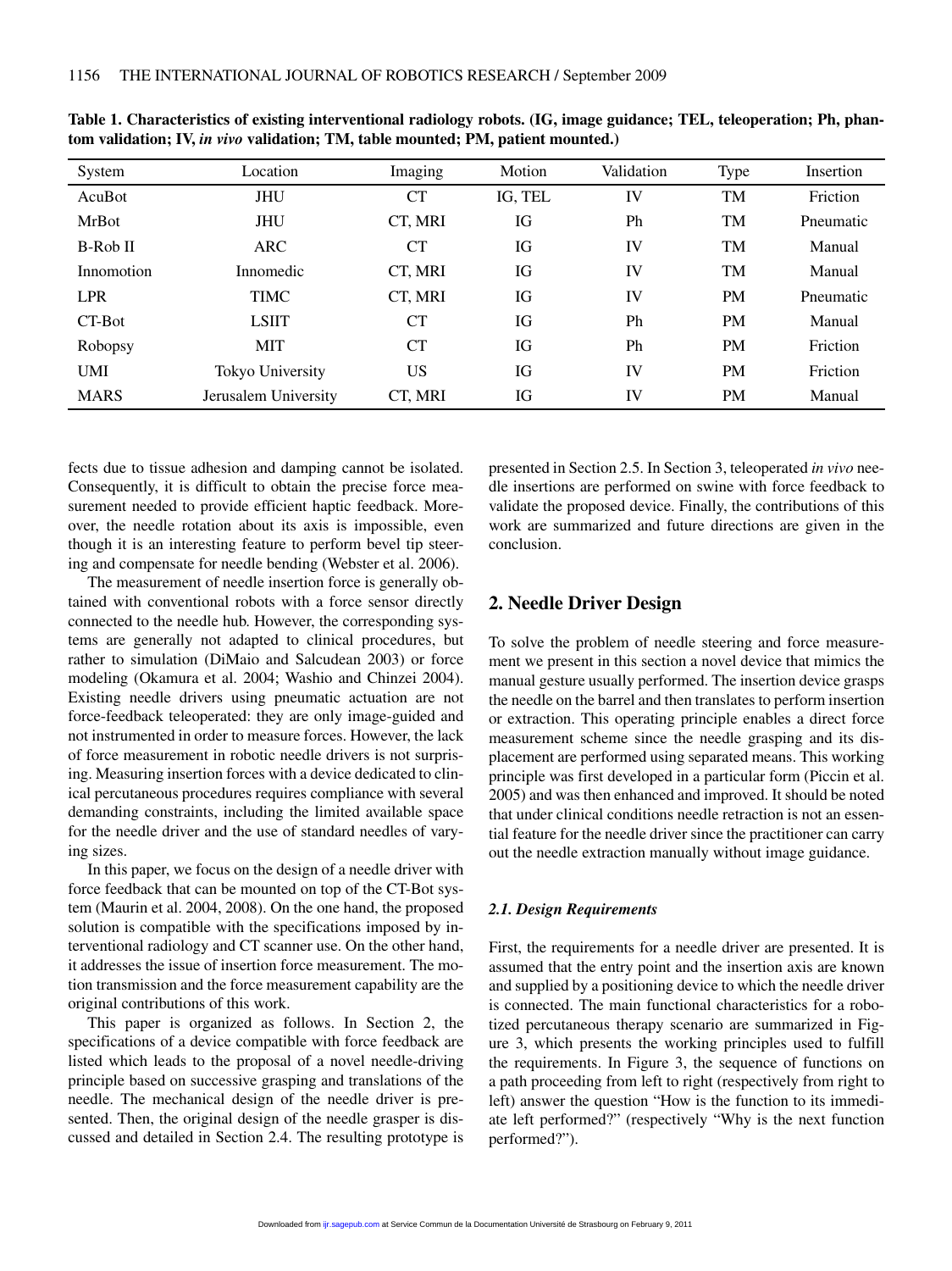

Fig. 3. Functional diagram of the needle insertion device.

### *2.2. Proposed Working Principle*

The needle driver must fit within the bore of the CT scanner, that is, between the patient and the top of the scanner ring. To perform the large needle translation in the limited available volume, the translational movement should be split into a sum of elementary translations. These elementary displacements are obtained using translations of a carriage holding a grasping device and the alternate clamping of the chuck. Compared with previously developed insertion devices (e.g. Piccin et al. (2005)), the needle is manipulated by a single chuck since its distal tip is initially pre-inserted at an entry point on the patient's skin. A small skin incision is made at the entry point to facilitate the needle insertion task that can be described as indicated in Figure 4. With the carriage in its upper position and the chuck opened the needle is first placed in the chuck and pre-inserted at the selected entry point. Then, the chuck is tightened on the needle (Figure  $4(a)$ ). The insertion cycle is divided into four steps:

1. the carriage is translated to its lower position (Figure  $4(b)$ );



Fig. 4. Insertion cycle carried out with a chuck.

- 2. the chuck is loosened allowing the needle to move in accordance with motion of internal organs (Figure 4(c));
- 3. the carriage is translated back (Figure  $4(d)$ );
- 4. the chuck on the carriage tightens again (Figure 4(e)).

The insertion cycle is carried out until the required insertion length is reached. The needle extraction is performed similarly except that the carriage stands initially in its lower position.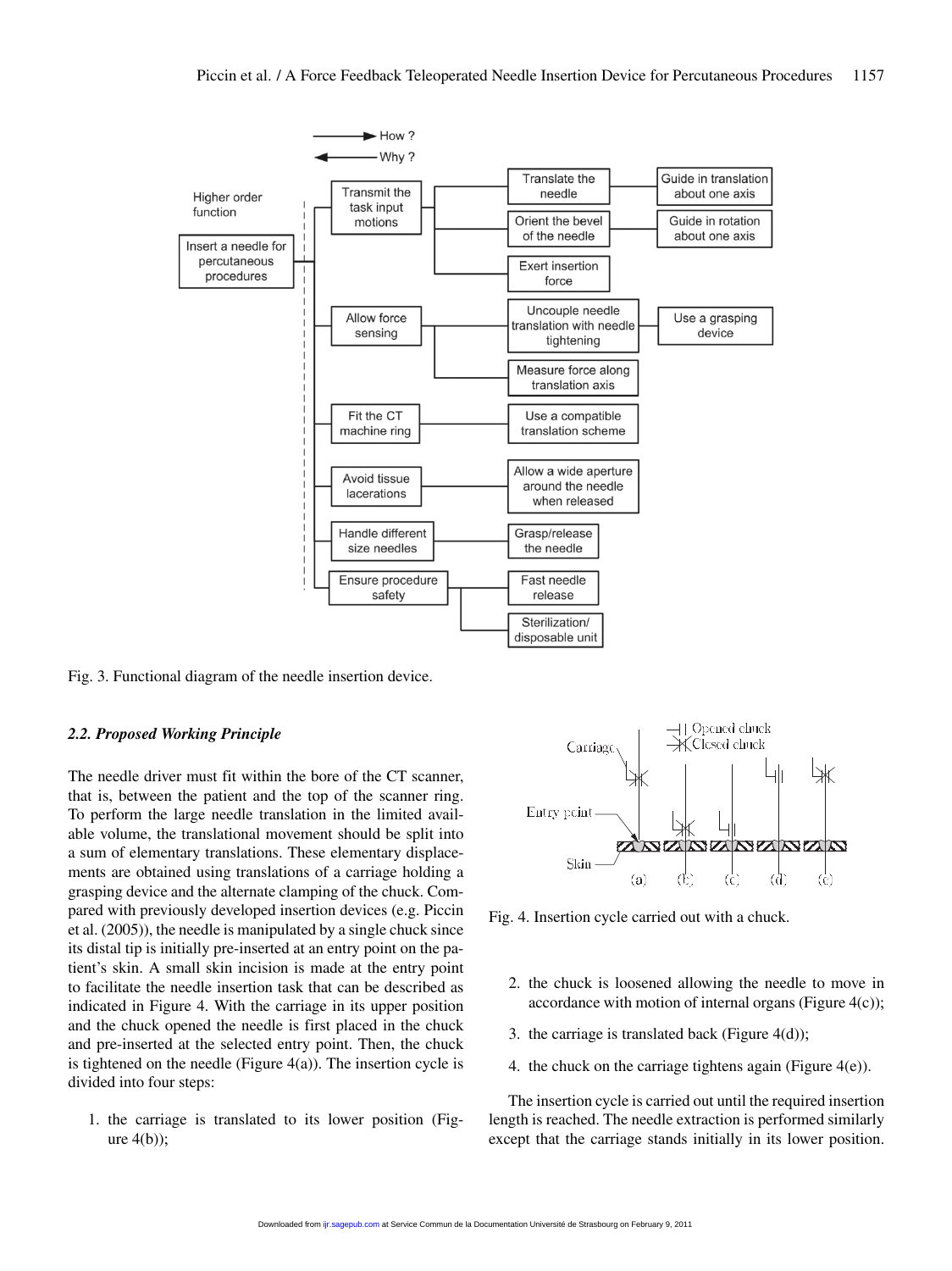

Fig. 5. Exploded view of the needle insertion driver.

Note that, provided that the chuck yields a wide opening, the presented insertion scheme allows free motion of the needle about the entry point induced by the displacement of internal organs.

### *2.3. Mechanism Overview*

The needle driver presented on the exploded view of Figure 5 is made from two main subassemblies. (i) The first is attached to the CT-Bot platform and comprises the actuators and sensors of the insertion device. This first subassembly is referred to as the driving mechanism. (ii) The second includes mainly a grasping device for the needle. This second subassembly is referred to as the insertion mechanism. The first subassembly comprises active components such as actuators and sensors whereas the second only includes passive devices such as the grasping mechanism. Motion transmission between these two subassemblies is obtained using a connecting rod and a flexible shaft. This embodiment addresses the medical requirement of sterilization in which the active parts of the system can be wrapped in sterile bags whereas the passive component can be sterilized and used as a disposable unit.

The driving mechanism is made up of a casing constituted by the CT-Bot platform embedding the transmission and the actuator for the translational displacement of the needle. The driving mechanism also comprises a sensor dedicated to force measurement during needle insertion. The actuator used for the grasp/release of the needle is located on the platform. The insertion mechanism is composed of a casing holding a linear guideway onto which a carriage is connected. A grasping device is mounted on this carriage. Figure 6 provides detailed views of the driving mechanism and the insertion mechanism. The driving mechanism is composed of a rotary motor,  $M_1$ , driving a first carriage, A, via a transmission formed by a couple of helical gears and a screw mechanism. A force sensor connects the carriage A to a second carriage A' mounted on the same rail and holding a connecting rod whose distal end can be temporarily fixed to the carriage B of the insertion mechanism. As such, the connecting rod transmits axial forces from the carriage B holding the needle to the force sensor. The in-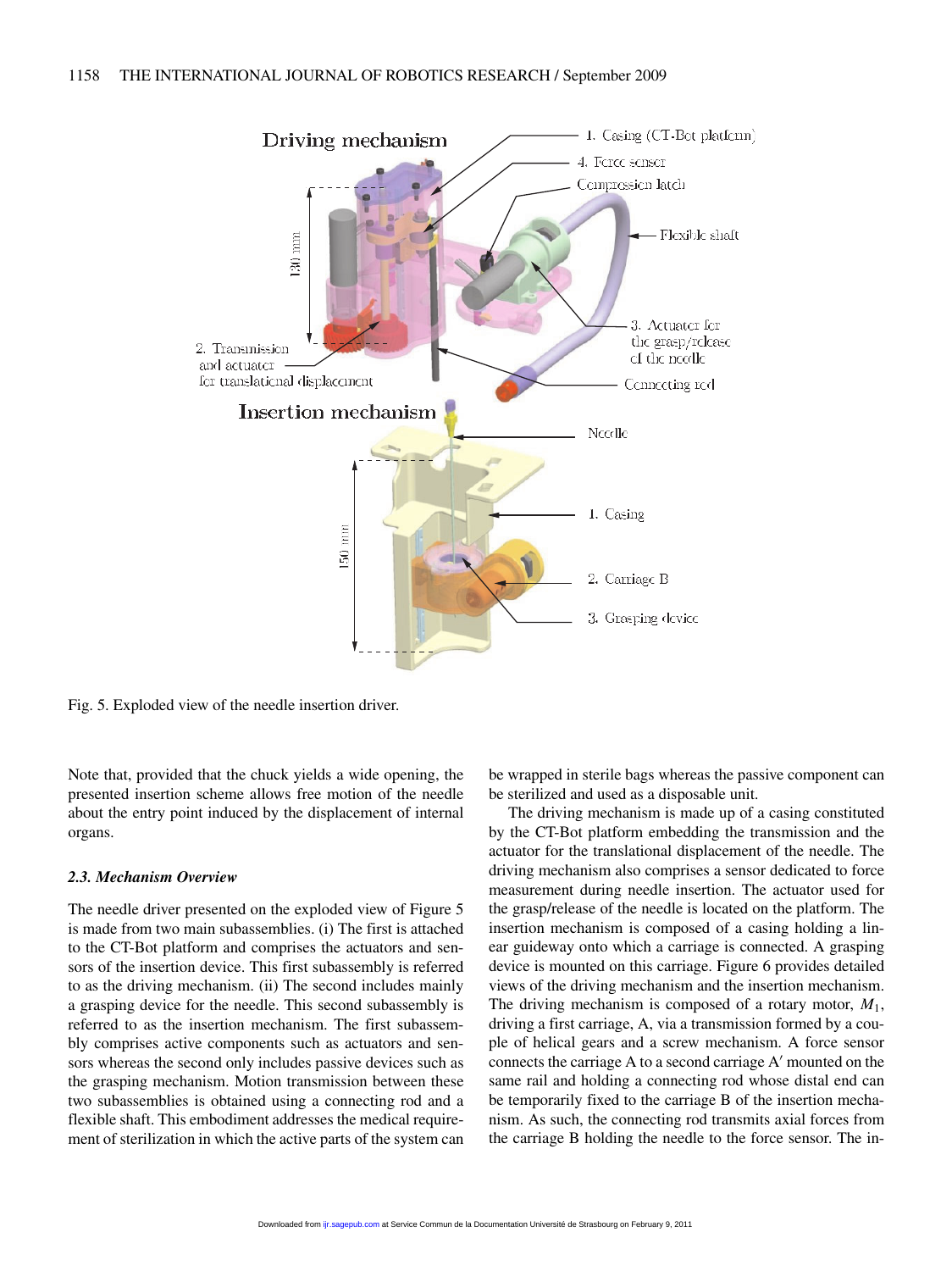

Fig. 6. Detailed views of (a) the driving mechanism and (b) the insertion mechanism.



Axe of insertion Gear Slot  $3$ Λ  ${\rm Rod}~2$  $Jew_1$ Rod 1 Jow 2 Slot 2 Main body  $Slot1$ Pawl system for needle rotation

Fig. 7. Exploded view of the carriage *B*.

Fig. 8. Exploded view of the chuck.

sertion mechanism can be easily separated from the driving mechanism by releasing three compression latches attached to the CT-Bot platform. An exploded view of the carriage B is presented in Figure 7. It is composed of a casing holding the needle grasping device (a chuck) operated by a worm gear driven via the flexible shaft.

# *2.4. Chuck design*

The main design objective was to provide a grasping device capable to perform on-demand grasp and release of needles of

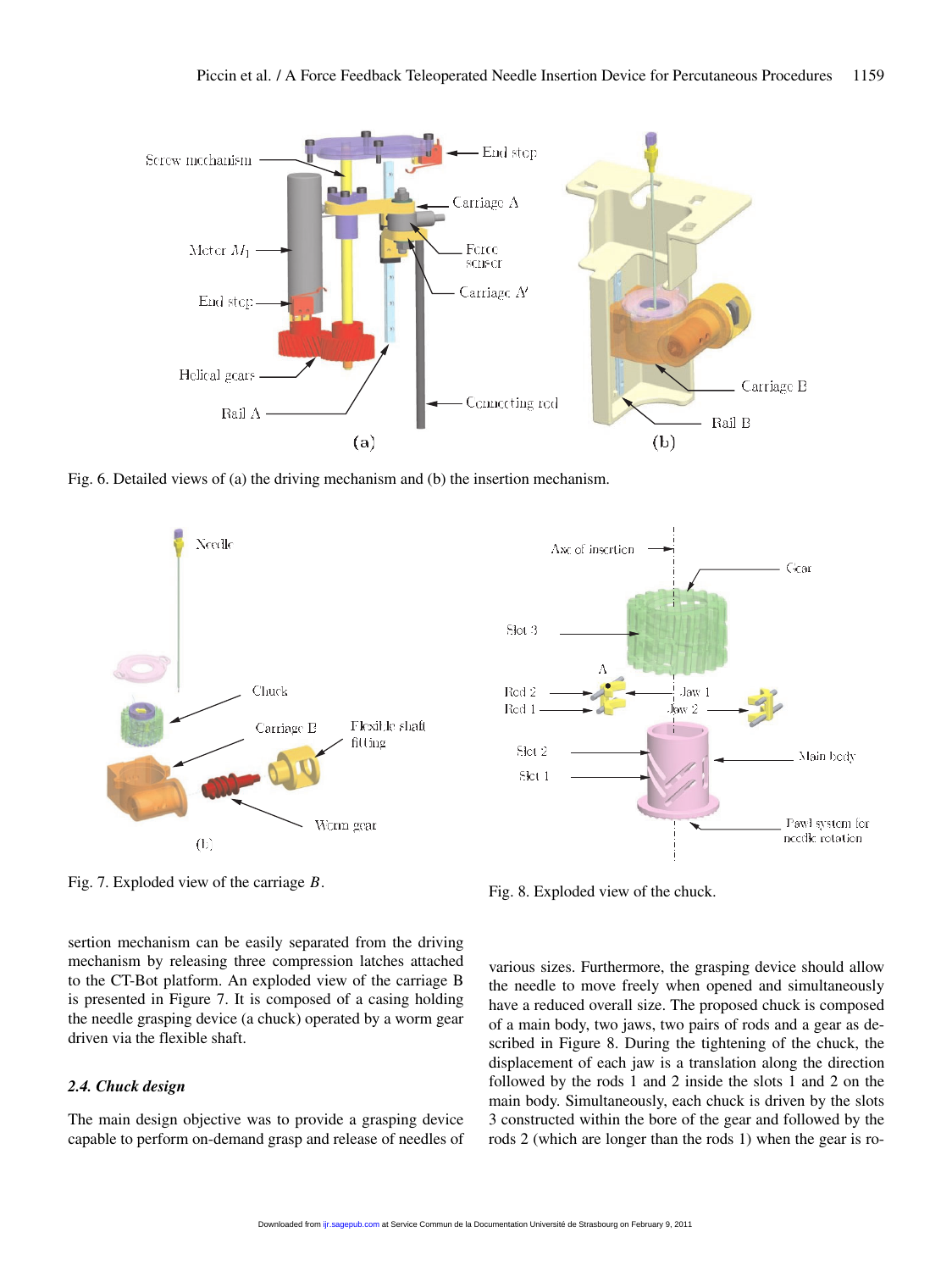

Fig. 9. Fabricated prototype of the insertion device, the chuck and the carriage.

tated about its axis. A pawl system located at the bottom of the main body blocks the rotation of the main body when the gear is operated to open the jaws. Conversely, when grasping a needle with an opposite sense of rotation of the gear, the pawl system allows the main body and the grasped needle to rotate simultaneously. This embodiment allows the needle to rotate about its axis to orient the needle bevel with no additional actuator and provides a security against clamping overload.

#### *2.5. Prototype*

A prototype of the needle insertion device has been constructed to carry out *in vivo* experiments. Figure 9 depicts the complete insertion device mounted as a tool on a passive positioning system which can set a predefined incidence for the needle. Most of the parts were obtained using rapid prototyping with an ABS-like resin including the chuck and its associated carriage.

#### *2.5.1. Carriage Translation Capabilities*

As depicted in Figure 10 the transmission of the driving mechanism allows the conversion of the rotary input motion generated by a harmonic drive servo into a translational position  $x_t$ of the carriage supporting the force sensor. A harmonic drive servo actuator PMA-5a was selected with a 80 : 1 reduction.

Based on the equilibrium equation of the system, the maximum force exerted by the carriage is

$$
F_C = \frac{\eta}{\lambda} \tau_m
$$

where  $\eta$ ,  $\lambda$  and  $\tau_m$  denote the estimated mechanical advantage, the pitch of the screw and the rated output torque of the motor. Numerical values of the prototype lead to  $F_C = 1,466\tau_m$ which gives a theoretical maximum force of the order of 500 N, which is large enough for the application. Note that this value is different from the maximum insertion force exerted by the needle. This point is discussed in Section 2.6.

#### *2.5.2. Grasping Device Capabilities*

The grasping device including the chuck is composed of the elements presented in Figure 11. The rotation of the harmonic drive servo is transmitted via the flexible shaft to a worm gear mechanism acting on the gear of the chuck. The rotation of this latter gear causes the opening or closing of the jaws measured as a radial distance  $x_i$ . The grasping force generated by two opposing jaws on a shaft can be related to the driving torque exerted by the motor as

$$
F_j = \frac{\eta}{2n} \tau_m
$$

where *n* denotes the transmission ratio. For a driving torque  $\tau_m = 0.1$  N  $\cdot$  m, the clamping effort exerted by each jaw is approximately equal to 67 N, a sufficient value for the application.

Thanks to its specific design, the presented chuck offers a wide opening which enables the needle to move about the entry point within a cone of opening  $\varphi$  and avoids the risks of tissue laceration between two insertion phases. When the opened chuck is its lower position the needle can move freely in any direction approximately  $10^{\circ}$  off its central position. The best configuration for needle release is when the carriage is in its lower position. Figure 12 depicts the cone-shaped needle evolution zone for the two extreme positions of the carriage.

# *2.6. Safety Issues and Needle Insertion Device Specifications*

For the considered application, safety is the primary concern during the design process. As underlined by Taylor et al. (1995), non-backdrivable transmissions for patient-interacting devices provide safer designs. For the carriage translation, this construction choice leads to a theoretical maximum force exerted by the carriage of the order of 500 N. However, during experiments the maximum force exerted by the needle has not exceeded 20 N since the insertion force is limited by the friction occurring between the needle barrel and the jaws thus providing an inherently safe behavior. Along the same line, the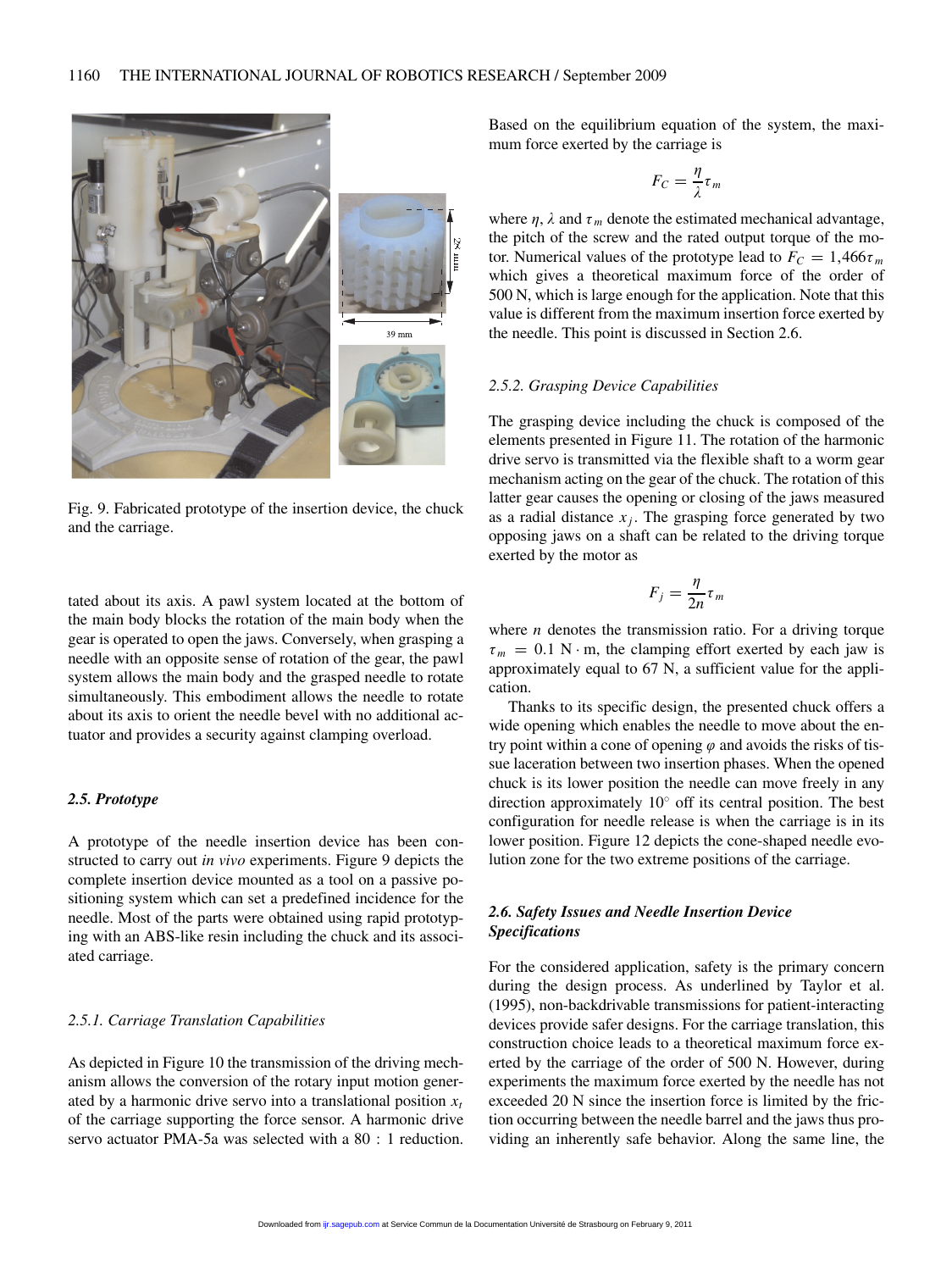

Fig. 10. Block diagram of the driving mechanism.



Fig. 11. Block diagram of the grasping mechanism.



Fig. 12. Free motion of the needle for two carriage positions.

force sensor measurements or the motor current signals can also provide useful information to stop the insertion motion safely.

As explained in Section 1, the supporting five-degrees-offreedom robot is first positioned and oriented in the free space to provide the correct incidence for the needle insertion. Then, on the fixed supporting robot, the needle insertion device is controlled to perform the insertion task with only one degree of freedom which reduces the complexity of the safety issue significantly. The fact that the robot and its needle insertion tool are mounted on the patient also provides a safe and simple solution to compensate partially for patient's external motions. However, during percutaneous procedures, physicians generally ask their patient to hold their breath for a few seconds during the insertion of the needle. This is required to limit the effects of respiratory motions on internal organs, avoid tissue laceration and improve targeting accuracy. Between two successive insertion phases, the patient resumes breathing and the needle must be released to allow its free motion around the entry point. This important characteristic is provided by the specific designed chuck which offers a 16 mm opening. Finally, the main features of the constructed prototype are summarized and presented in Table 2.

| Table 2. Needle insertion driver specifications. |  |  |  |
|--------------------------------------------------|--|--|--|
|--------------------------------------------------|--|--|--|

| Value             |  |  |
|-------------------|--|--|
| 760 g             |  |  |
| $61.8 \text{ mm}$ |  |  |
| 5.5 mm $s^{-1}$   |  |  |
| $16 \text{ mm}$   |  |  |
| 67 N              |  |  |
| 20 N              |  |  |
|                   |  |  |

# **3.** *In vivo* **Experimental Results**

#### *3.1. Experimental Setup*

The experimental setup used to evaluate the teleoperated needle insertion is presented in Figure 13. The slave manipulator is composed of the needle insertion device mounted on a passive parallel structure which is attached to an anesthetized swine by straps. This structure is similar to that of the CT-Bot which is not used here for convenience, as the insertion is not performed in the CT-scanner room but in a conventional operating room. Actually, only force feedback (that is, the originality of our paper) is emphasized here. The master manipulator, referred to as the CT-Master, is a linear haptic device designed to meet the prescribed constraints of interventional radiology. In particular, it has a needle-like interface to the operator hand and thus can be seized as a conventional needle (Barbé et al. 2007b). For a more comfortable setup, the main casing of the CT-Master can be tilted by changing the position of the knob present on the left-hand side of the CT-Master as shown in Figure 13(b). The needles used during experiments are classical 18-gauge, 1524-mm long biopsy needles.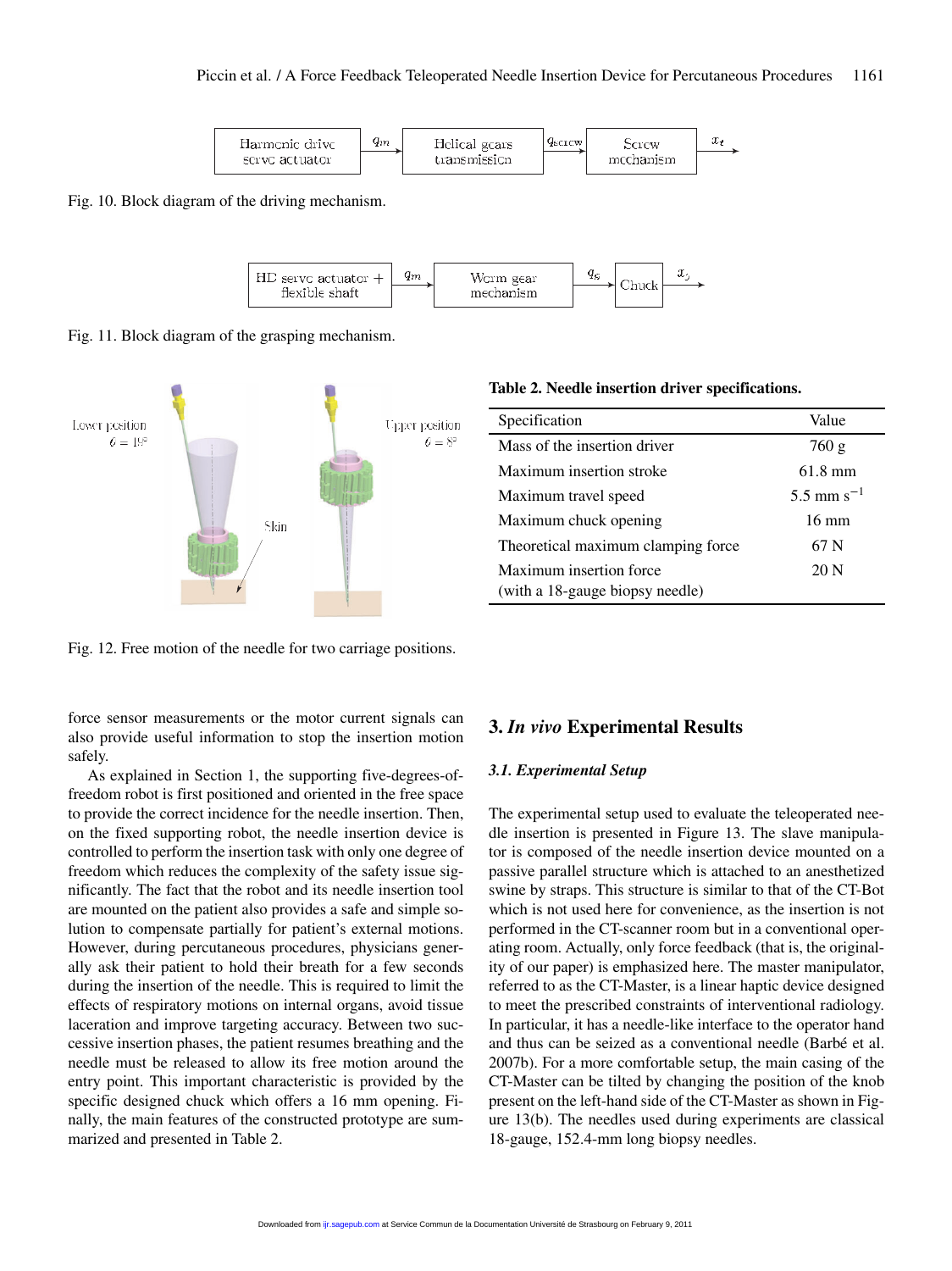

Fig. 13. Experimental setup: (a) needle insertion device, the slave manipulator mounted on an anesthetized swine; (b) CT-Master, the master manipulator.

### *3.1.1. Real-time Control and Supervision Software*

The control architecture is composed of:

- a control PC, based on a real-time Linux operating system (Xenomai); this PC, dedicated to the control of the motors, is equipped with DAC/ADC cards and counter interfaces; the control software is based on a generic open-source control software developed in our laboratory;
- a PC dedicated to the supervision of the force-feedback teleoperation and potentially to the use of the positioning robot HMI (Maurin et al. 2004).

This decoupled architecture offers a good solution to the issue of X-ray exposure: while the robot and its control unit are in the CT-scan room, the medical staff can supervise the intervention remotely behind a transparent protective screen. The communication between these two PCs is achieved by a serial link dedicated to these experiments to reduce the latency and data loss.

## *3.2. Bilateral Control Scheme*

A force-feedback teleoperation system is useful to enable the operator to sense and manipulate in remote sites. The objective in bilateral teleoperation is to perform the best possible immersion of the operator. This can be characterized by the optimum trade-off between transparency and stability, whatever the interactions with the environment or the human operator.

To reach ideal transparency, the mechanical design must exhibit very limited friction and low inertia. Likewise, the choice of the control scheme and its optimal tuning are determined. The mechanical designs of the master (Barbé et al. 2007b) and of the slave manipulators were performed in order to limit friction and inertia as much as possible. Owing to the required forces (up to 15–20 N) and because of technological limitations in direct-drive linear actuators, it is however difficult to perform translations without motion transformations. Rotating motors and transmissions were chosen or designed in order to have the lowest possible friction. Finally, the slave manipulator has non-backdrivable transmission. Although this lack of backdrivability is a drawback from a teleoperation control point of view, it is highly desirable for safety reasons because the slave robot is in direct contact with the patient, as pointed out in Section 2.6. Indeed, this kind of transmission increases both the precision and stiffness, but also prevent problems when the device is not enabled or in the event of a power failure.

The motor used to drive the needle is velocity-controlled which allows the disturbance caused by the tissue interaction to compensated for (the local velocity control loop is faster than the soft tissue dynamics). Then, the forces resulting from the contact are not considered and a simple position control of the slave manipulator can be implemented. Moreover, since the operator exhibits a more damped and stiffer behavior than that of the environment, a three-channel bilateral controller with force environment compensation can be used, as suggested by Hashtrudi-Zaad and Salcudean (2002). The position control loop at the master side is used to modify its dynamics. Simultaneously, the force control loop implemented at the master side increases force-feedback trans-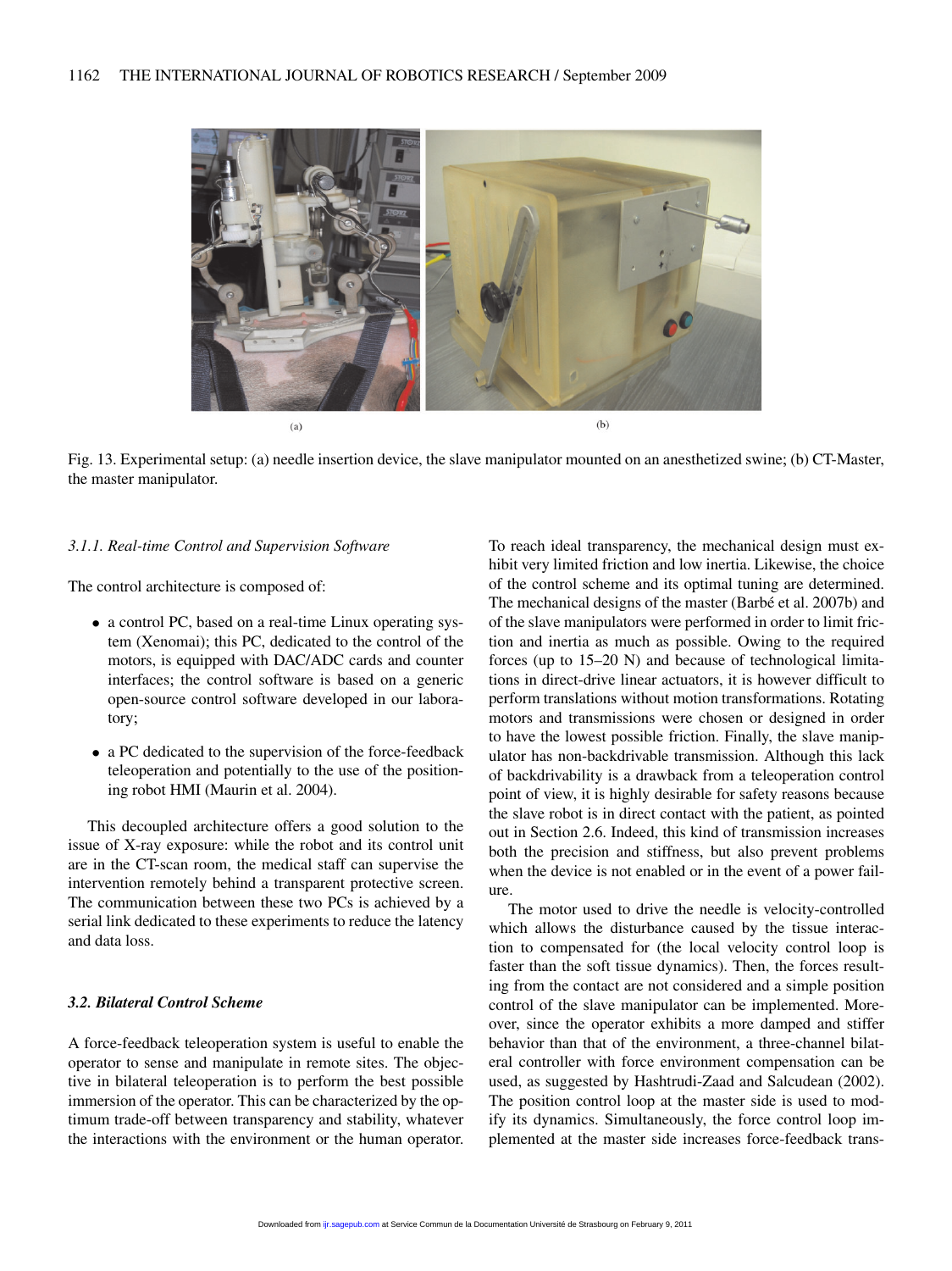

Fig. 14. Three-channel bilateral control scheme used in the experiments.

parency. Figure 14 presents the implemented bilateral control scheme.

It is assumed that the operator and the environment interact respectively with the master and the slave manipulators and that they are respectively modeled by the impedances *Zh* and  $Z_e$ . The impedance  $Z_m$  represents the master manipulator model. The position  $X_h = X_m$  is the Cartesian position of the operator arm which is also the position of the master manipulator. The force  $F_h$  is the interaction force between the master manipulator and the operator. The block  $G<sub>s</sub>$  is the transfer function of the slave relating the control signal  $V_{sc}$  and the slave position  $X_s$ . The position  $X_e = X_s$  is the Cartesian position of the environment in contact with the needle tip. The block  $C_6$  is the local force feedback controller,  $C_m$  and  $C_s$ are the local position controllers, respectively for the master and the slave. The blocks  $C_1$ ,  $C_2$  and  $C_4$  are the three-channel transfer functions. In the experiments, we chose the following controllers:

$$
C_1 = C_s = 7.0,
$$
  
\n
$$
C_2 = 1 + C_6 = 0.15,
$$
  
\n
$$
C_4 = -C_m = 0.05.
$$
 (1)

#### *3.2.1. Stability Analysis*

In this section the stability analysis of the proposed bilateral control scheme is discussed. The operator's arm dynamics are non-linear and depend on several physiological and environmental factors, but are generally assumed as passive. During



Fig. 15. Simplified bilateral control scheme for stability analysis.

needle insertion, the environment can be modeled by a springdamper system (Barbé et al. 2007a) and characterized by the following model in the Laplace domain:

$$
Z_e(s) = K_e + B_e s,\t\t(2)
$$

where  $K_e$  and  $B_e$  denote bounded parameters verifying

$$
0 \le K_e \le 150 \quad (\text{N} \cdot \text{m}^{-1}),
$$
  
 
$$
0 \le B_e \le 25 \quad (\text{Ns m}^{-1}).
$$
 (3)

The theory of passivity is classically used to analyze the stability of bilateral control scheme in force-feedback teleoperation (Hogan 1989). The main property of the passivity is that the connection of two passive systems results in a passive system which is therefore stable (Colgate and Hogan 1988). As the human operator is a passive system, the stability of the teleoperation system depends on the passivity of the one-port network composed by the master–slave manipulator and the environment described by Equation (2). This one-port network will be referred to as the MSE system. A one-port network system is said to be passive when its transfer function has no pole in the right-hand *s*-plane and a positive real part of its complex gain (Colgate and Hogan 1988).

The teleoperation scheme depicted in Figure 14 can be simplified as presented in Figure 15. Under the assumptions on controllers (1) and the notation of Figure 14, the MSE system is represented by the admittance  $Y(s)$  as follows:

$$
Y(s) = \frac{V_h}{F_h} = \frac{Z_m^{-1}C_2(1 + C_sG_s)}{1 + C_sG_s + Z_m^{-1}(C_m + C_2Z_eC_sG_s)}.
$$
 (4)

The numerical models are given in the appendix. The properties of the system have been analyzed numerically with the values of the controllers given in the previous section by sampling the parameters domain. Figure 16 shows the poles of *Y*(s) (Figure 16(a)) and the real part of the *Y*(*j* $\omega$ ) for all  $\omega$ (Figure 16(b)) for the set of environment's parameters given by (3). As the poles of  $Y(s)$  are not located in the right-hand *s*plane and  $\Re(Y(j\omega)) \ge 0$  for all  $\omega$ , the MSE system is passive and the whole teleoperation system is stable for the specified environment.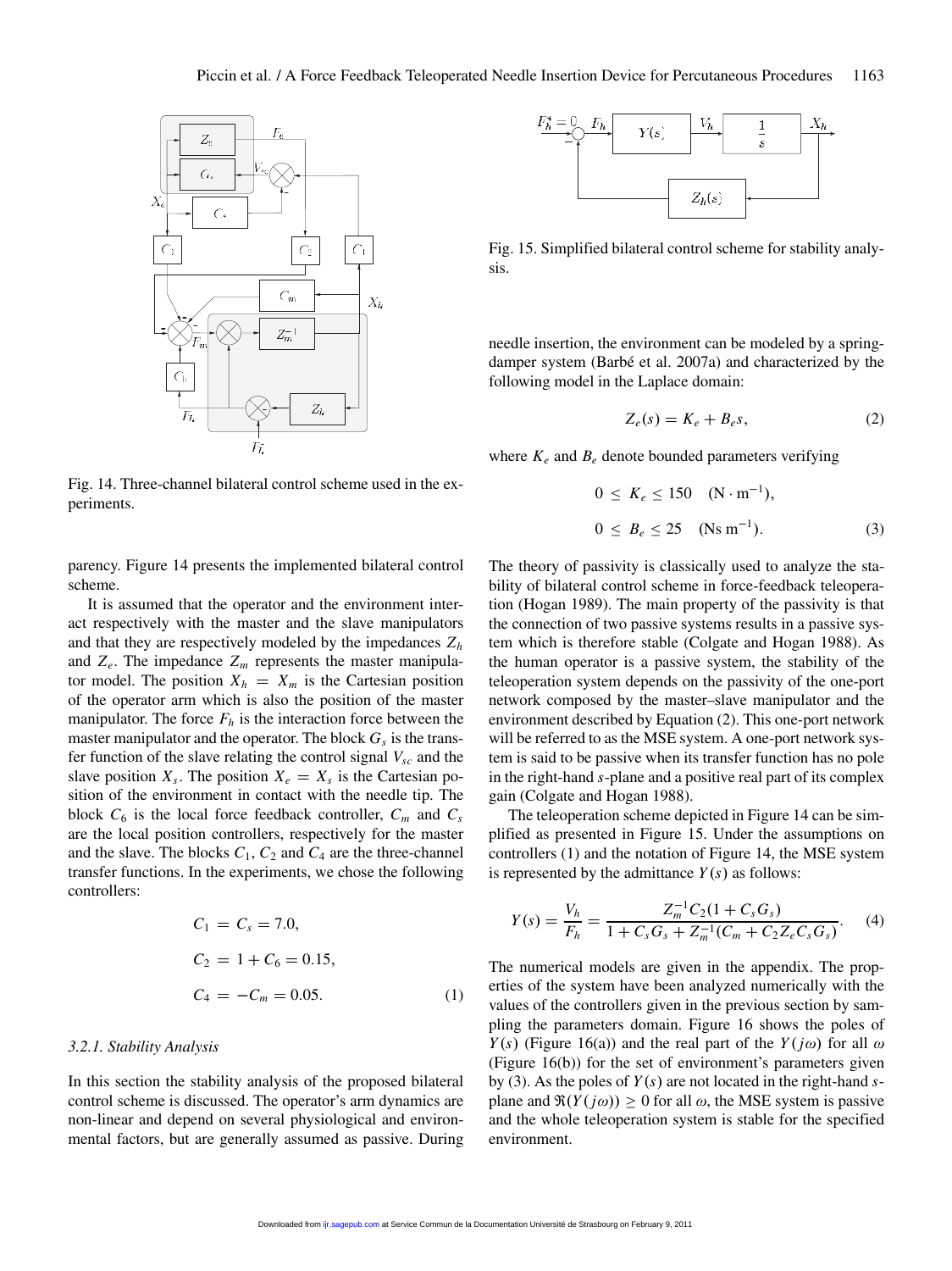

Fig. 16. (a) Poles of  $Y(s)$  and (b) the range of the real part of  $Y(j\omega)$  for the set of environment's parameters.

#### *3.3. Experimental Results*

#### *3.3.1. One-stroke Continuous Teleoperated Needle Insertion*

First, we have performed a one-stroke continuous insertion motion in the abdomen of the swine in order to check the efficiency of the teleoperation device. A small incision was made at the needle entry point, as is usually done in interventional radiology to limit the effects of skin rupture. During this experiment the needle was first inserted to a depth of 54 mm using a single motion of the carriage, since the system stroke is 61.8 mm, then the needle was extracted manually. The results of this experiment are presented in Figure 17.

The first two plots in Figure 17 represent the force and the position tracking between the master and the slave. After the grasping of the needle that occurs at time  $t = 2.5$  s, the needle insertion teleoperation begins. As already explained in the literature (Okamura et al. 2004; Barbé et al. 2007b), at the beginning of the insertion, the needle pushes the tissue surface which becomes deformed. Then, the needle insertion into the skin is a combination of cutting, friction and compression. During this phase, the force felt by the user is very similar to the force measured at the slave side. When the needle tip position is 29.2 mm, at  $t = 28.4$  s, a rupture occurs, possibly the puncture of a muscle or a fascia. It causes an abrupt decrease of the force from  $-6.35$  to  $-1.8$  N. This sudden change in the force profile leads to a fast variation of the remote user's hand position (approximately 10 mm in 025 s). Barbé et al. (2007a) presented a method to limit this undesirable effect. It is based on a rupture detection algorithm and an associated event-based teleoperation strategy. In the current work, this strategy is not used. However, the design of the slave does not allow such

a very fast variation of position to be followed, as shown in Figure 17. As a consequence, the slave manipulator behaves like a low-pass filter on the position tracking: high accelerations are not transmitted from the master to the slave. In fact, for a medical application, this behavior is advantageous to ensure patient safety. As a result, during this transient phase the position tracking error increases up to 8.3 mm, which has no consequence on the success of the insertion. After this transient phase, the needle progress continues until the position 54 mm, at  $t = 37$  s. Then, the chuck is opened and the needle is extracted manually.

The two plots at the bottom of Figure 17 present the root mean square (RMS) force and position tracking errors. Except during the tissue rupture, these errors are very limited. The mean value of the RMS force tracking error is 0.22 N and the standard deviation is  $0.16$  N, for a force amplitude ranging from  $-6.3$  to 0.2 N. During the most rapid force variations, at  $t = 28.4$  s, a transient error up to 1.6 N can be measured. The mean value of the RMS position tracking error is 0.28 mm, with a standard deviation of 0.75 mm. Note that a possible sliding of the needle with respect to the jaws cannot be detected in the position tracking. This phenomenon is rather limited here since force intensity remains relatively low. It could offer an interesting development of the study, in the case of higher force levels. Nevertheless, one should note that needle sliding cannot be dangerous for the patient. Moreover, it would be corrected by the CT-image acquisition performed to check whether the targeting is satisfactory.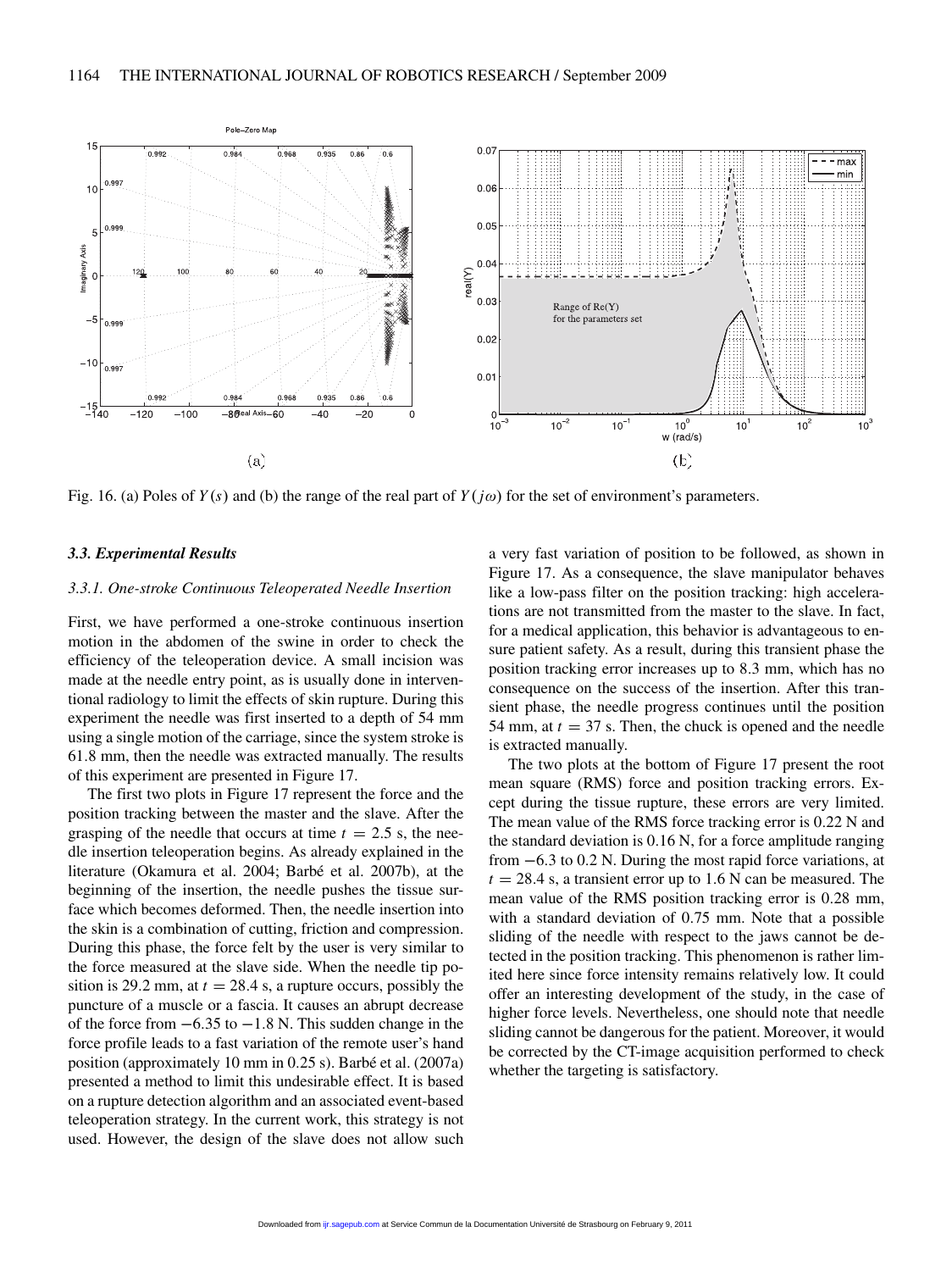

Fig. 17. Continuous needle insertion experiment. From top to bottom: force and position tracking for the master and the slave robots; RMS force and position tracking errors.

#### *3.3.2. Sequential Teleoperated Needle Insertion*

In this experiment, the needle insertion device was placed on the swine's abdomen to insert the needle into the liver. A small incision of the epidermis was made at this entry point to facilitate insertion. To reach the desired depth of approximately 100 mm, two insertion cycles are required (see Figure 4). Figure 18 presents the results obtained for such an insertion. The first two plots represent force and position tracking between the master and the slave. The other two plots give the evolution of the RMS tracking errors.

The main phases and events of this insertion are represented by letters, from A to G. At time  $t_A = 3.1$  s the needle is grasped and the operator begins the insertion. Then, during the needle insertion, three tissues layers are punctured positioned at 136, 274 and 547 mm when their ruptures occur. These tissues or fascia ruptures correspond to discontinuities in the force profile at  $t_B = 12.7$  s,  $t_C = 19.5$  s and  $t_D = 33.0$  s, respectively. When the carriage of the needle driver reaches its lower position at a position of 61.8 mm (letter E in the figure), the operator hand is constrained by an adequate virtual fixture

to remain in its current position, while the carriage goes back to the upper position, which is reached at point F. Then a second insertion cycle begins. Once the needle has reached the position 117 mm, at point G, the operator stops the insertion and releases the needle: the chuck is opened and the needle is extracted manually.

During the insertion, RMS force tracking error is always under 0.5 N, except:

- $\bullet$  during the cycle between points E and F;
- when the needle creates a layer rupture at points B, C and  $D;$
- when the chuck grasps the needle at point A.

The maximum force error is 3.9 N, between points E and F. It corresponds to a phase when the slave carriage travels backward and is no longer tracking the master. While artificial force feedback is applied to the master in order to block the operator hand, no force is measured at the slave side, which explains the difference between  $F_h$  and  $F_e$ . As a result, RMS error mean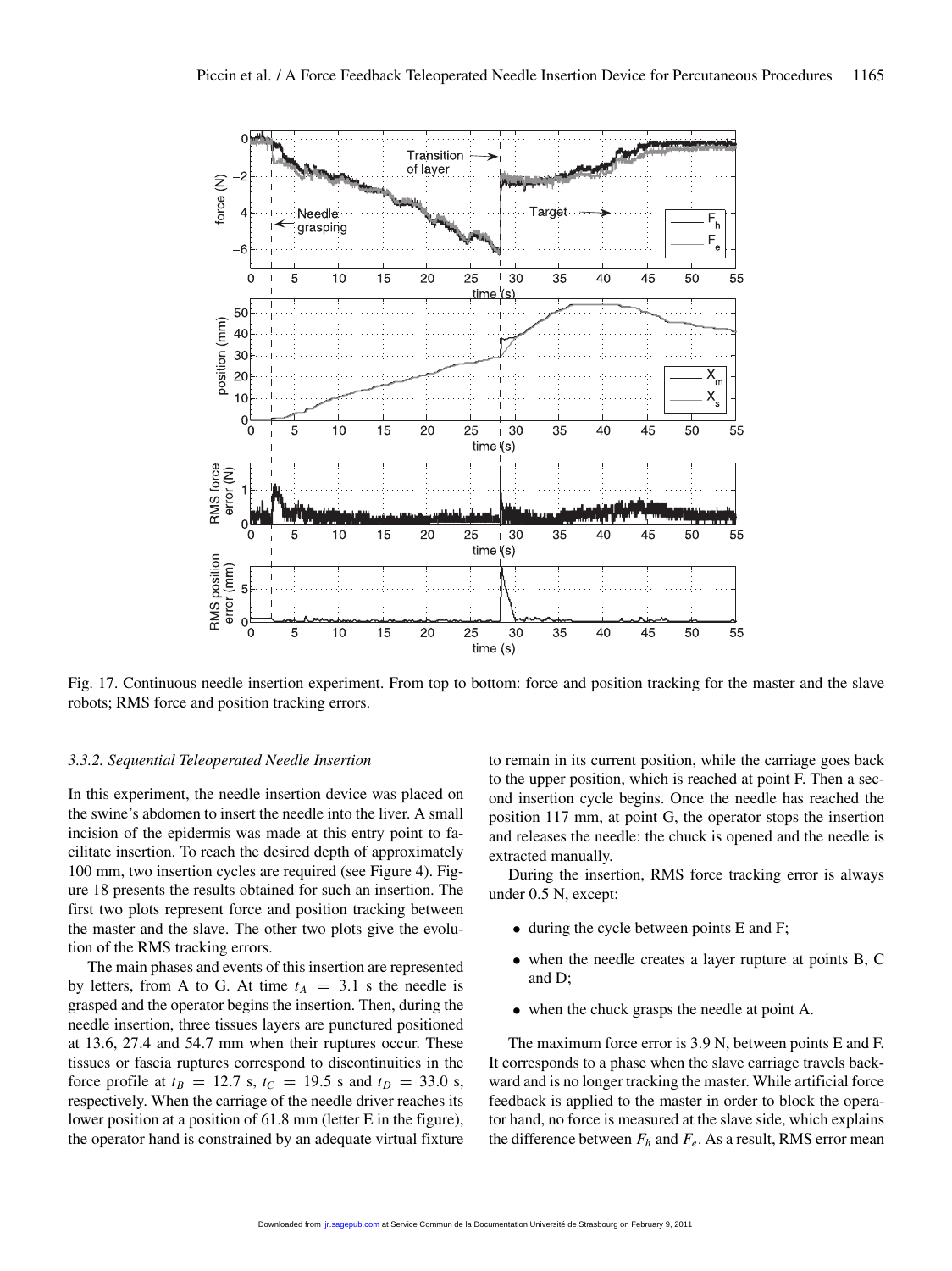

Fig. 18. Sequential needle insertion experiment. From top to bottom: force and position tracking between the master and the slave robots; RMS force and position tracking errors.

values over the whole experiment are not significant. Similar observations can be formulated for position tracking error. The error increases rapidly when the needle penetrates the tissues and during the cycle mode, with a maximum at 1535 mm.

# **4. Conclusions and Future Work**

CT-scanner interventional procedures are used widely for medical diagnosis and treatment, but the repeated exposure of the physician to X-rays limits the possible number of interventions. To increase the protection of medical staff and the gesture accuracy we have developed an X-ray-compatible teleoperated needle insertion system.

In this paper, the design of a novel needle insertion device has been presented. The proposed needle insertion device is capable of handling standard surgical needles of various sizes and complies with force feedback. In order to ensure patient safety and enable direct force acquisition, the grasping and the motion of the needle are operated separately. The grasping of the needle is performed by a specific chuck which offers a wide opening to avoid tissue laceration when the needle is not being actively inserted. The complete teleoperation system used during *in vivo* tests comprises a master manipulator (the CT-master, a dedicated haptic interface for needle insertion) and a slave manipulator (the needle insertion device used as tool mounted on a passive positioning system). *In vivo* experiments conducted on an anesthetized swine consisting of several remote needle insertions with haptic feedback were car-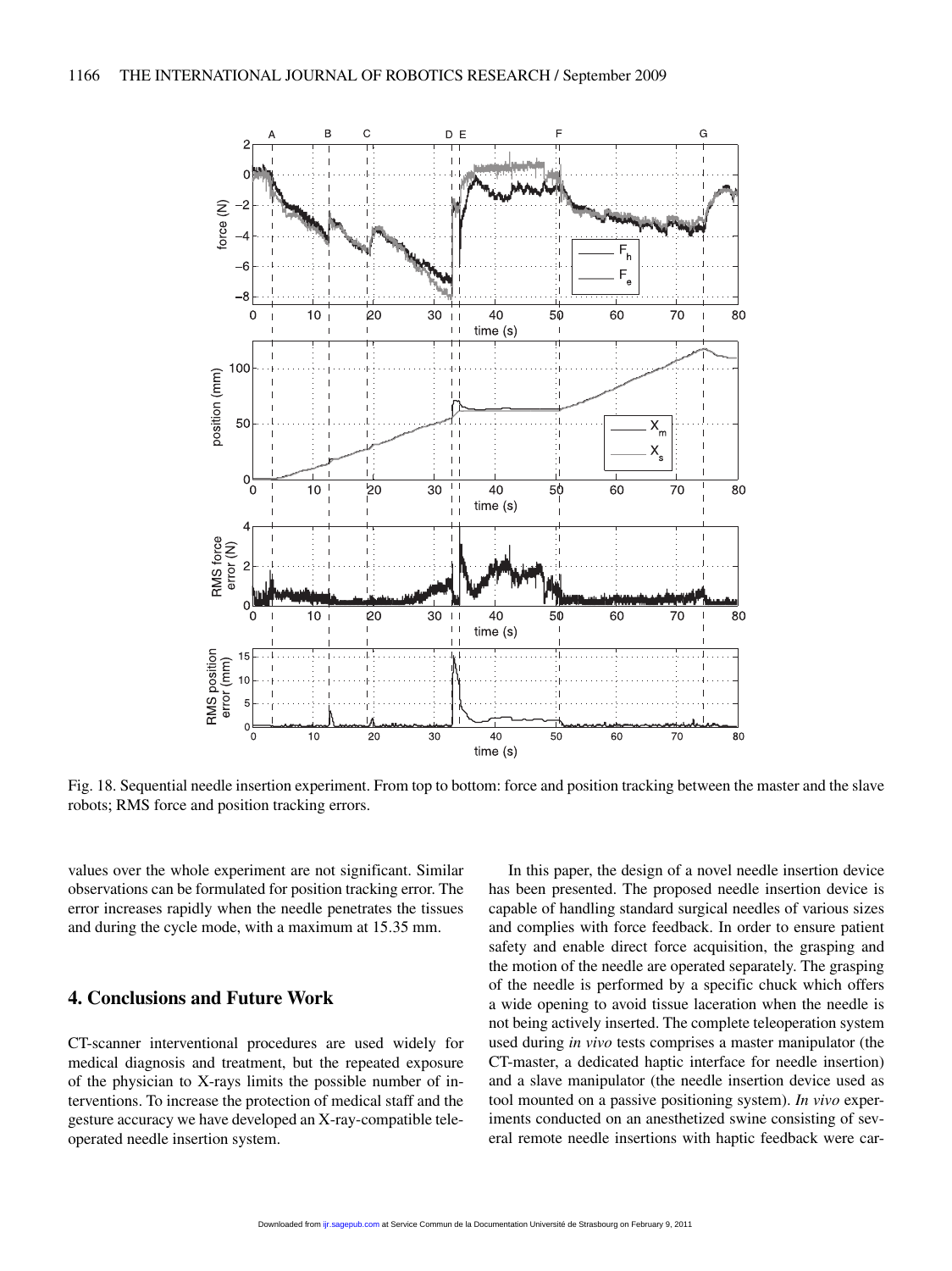ried out and yielded encouraging results that validate both the concept and design of the proposed system. The insertion device and the teleoperation structure proved to be adequate to meet the stated constraints of grasping capabilities and forcereflection for safe needle insertions.

Continuations of this work will include the integration of the presented tool on the robotic positioning device to perform teleoperated percutaneous procedures inside a CT scanner. More elaborate control scheme including an extended use of force-sensor measurements and motor current signals would provide the physician with valuable information to enhance the rendered force feedback and add fail-safe features to the insertion device.

Future perspective also includes the detection of needle sliding using an exteroceptive vision system combined with the force and position measures.

# **Appendix: Stability Analysis models**

The transfer functions of the models and controllers used to analyze the stability of teleoperation scheme are:

• master

$$
Z_m^{-1}(s) = \frac{X_h(s)}{F_m(s) + F_h(s)} = \frac{1}{0.24s^2 + 4.10s} \tag{5}
$$

where  $F_m(s)$  and  $F_h(s)$  denote respectively the master force control and the interaction force between the master and the human operator;

• slave

$$
G_s(s) = \frac{X_e(s)}{V_{sc}(s)} = \frac{1}{s(1 + \tau s)}
$$
(6)

where  $V_{sc}(s)$  represents the slave control with a time constant  $\tau = 7.8 \cdot 10^{-3}$ .

The values of the transfer functions parameters were obtained by an identification using a pseudo-random binary sequence.

# **Acknowledgments**

This work is supported by the Alsace Regional Council and the French National Center for Scientific Research (CNRS). The authors wish to express their sincere appreciation to the IRCAD team for assistance with experiments.

# **References**

- Barbé, L., Bayle, B., de Mathelin, M. and Gangi, A. (2007a). *In vivo* model estimation and haptic characterization of needle insertions. *The International Journal of Robotics Research*, **26**(11–12): 1283–1301. http://ijr.sagepub. com/cgi/content/abstract/26/11-12/1283.
- Barbé, L., Bayle, B., Piccin, O., Gangloff, J. and de Mathelin, M. (2007b). Design and evaluation of a linear haptic device. *Proceedings IEEE International Conference on Robotics and Automation*. Roma, Italy.
- Barrett, S. R. H., Hanumara, N. C., Walsh, C. J., Slocum, A. H., Gupta, R. and Shepard, J. O. (2005). A remote needle guidance system for percutaneous biopsies. *Proceedings of the ASME International Design Engineering Conferences*, Long Beach, CA.
- Cleary, K., Melzer, A., Watson, V., Kronreif, G. and Stoianovici, D. (2006). Interventional robotic systems: applications and technology state-of-the-art. *Minimally Invasive Therapy*, **15**(2): 101–113.
- Colgate, J. and Hogan, N. (1988). Robust control of dynamicaly interacting systems. *Internationl Journal of Control*, **48**(1): 65–68.
- DiMaio, S. and Salcudean, S. (2003). Needle insertion modeling and simulation. *IEEE Transactions on Robotics and Automation*, **5**(19): 864–875.
- Hashtrudi-Zaad, K. and Salcudean, S. (2002). Transparency in time-delayed systems and the effect of local force feedback for transparent teleoperation. *IEEE Transactions on Robotics and Automation*, **18**(1): 108–114.
- Hogan, N. (1989). Controlling impedance at the man/machine interface. *Proceedings IEEE International Conference on Robotics and Automation*, pp. 1626–1631.
- Hong, J., Dohi, T., Hashizume, M., Konishi, K. and Hata, N. (2004). An ultrasound-driven needle-insertion robot for percutaneous cholecystostomy. *Physics in Medicine and Biology*, **49**(3): 441–455. http://stacks.iop.org/0031- 9155/49/441.
- Kettenbach, J., Kronreif, G., Figl, M., Fürst, M., Birkfellner, W., Hanel, R., Ptacek, W. and Bergmann, H. (2005). Robotassisted biopsy using computed tomography-guidance: initial results from *in vitro* tests. *Investigative Radiology*, **40**: 219–228.
- Maurin, B., Bayle, B., Piccin, O., Gangloff, J., de Mathelin, M., Doignon, C., Zanne, P. and Gangi, A. (2008). A patient-mounted robotic platform for CT-scan guided procedures. *IEEE Transactions on Biomedical Engineering*, **55**(10): 2417–2425.
- Maurin, B., Gangloff, J., Bayle, B., de Mathelin, M., Piccin, O., Zanne, P., Doignon, C., Soler, L. and Gangi, A. (2004). A parallel robotic system with force sensors for percutaneous procedures under CT-guidance. *Proceedings of the International Conference on Medical Image Computing*